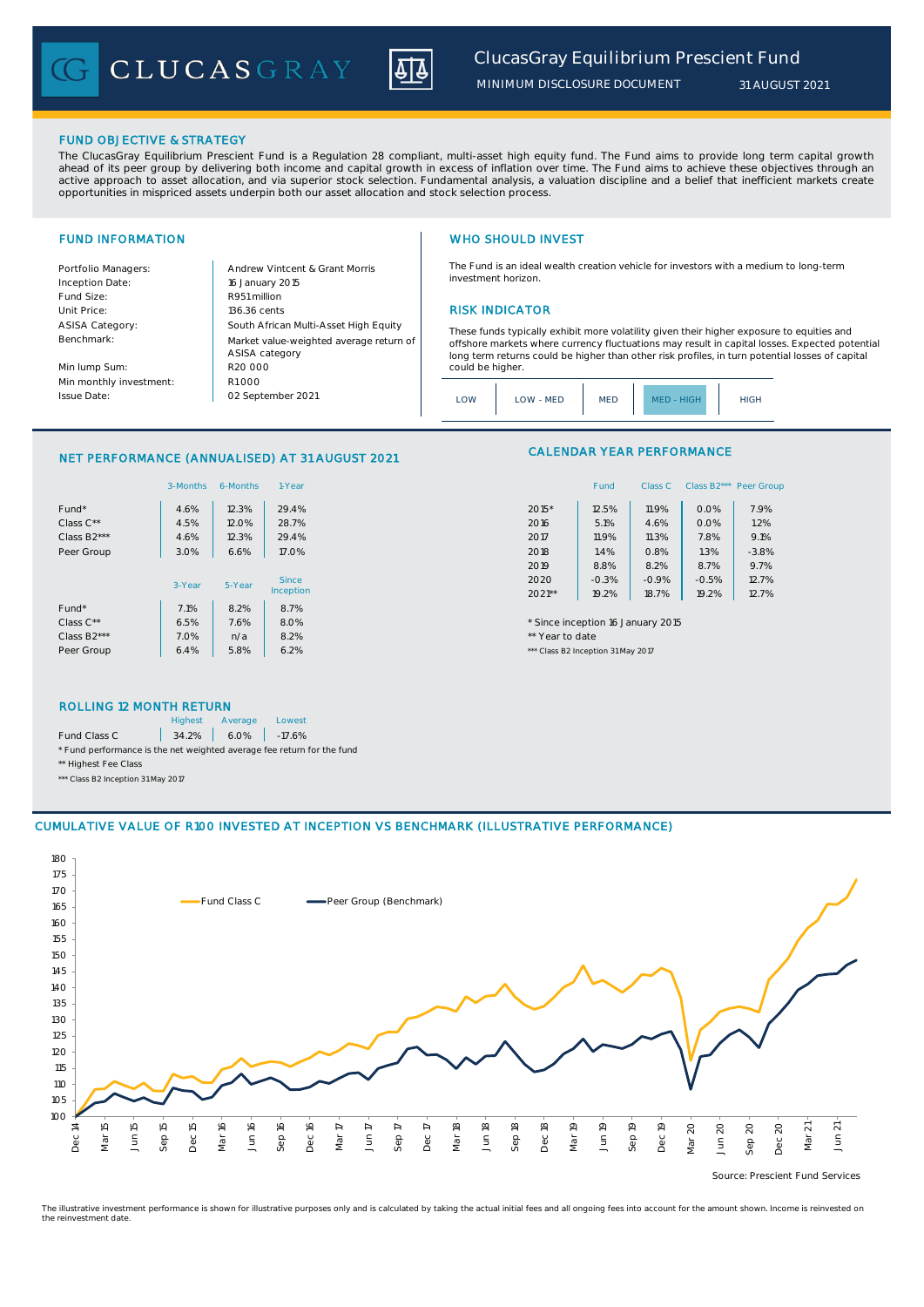# CLUCASGRAY



# TOP 15 SA EQUITY HOLDINGS FUND ASSET ALLOCATIONS

| ABSA                            | Lona4Life         | <b>Asset Class</b> | %     |
|---------------------------------|-------------------|--------------------|-------|
| Adcock                          | Massmart Holdings | Domestic Equity    | 57.2% |
| <b>AECI</b>                     | <b>MTN</b>        | Foreign Equity     | 14.6% |
| Anglo American                  | Old Mutual        | SA Cash            | 0.8%  |
| <b>British American Tobacco</b> | Prosus            |                    |       |
| Exxaro                          | Reunert           |                    |       |
| FirstRand                       | Standard Bank     |                    |       |
| GrowthPoint Prop                |                   |                    |       |

The Top 15 holdings make up 37% of the total fund and 65% of SA Equity exposure.

# DISTRIBUTIONS FEE STRUCTURE



| Distribution Frequency   | Annually            | TER                                 | Class C | Class B <sub>2</sub> |
|--------------------------|---------------------|-------------------------------------|---------|----------------------|
| <b>Distribution Date</b> | 01 April            | Annual Management Fee (excl. VAT)   | .20%    | 0.75%                |
| Last Distribution        | 4.30 cents per unit | Other Cost                          | 0.12%   |                      |
|                          |                     | VAT                                 |         | 0.13%                |
|                          |                     | Total Expense Ratio (incl. VAT)     | .52%    | 1.01%                |
|                          |                     | Transaction Costs (incl. VAT)       | 0.12%   | 0.12%                |
|                          |                     | Total Investment Charge (incl. VAT) | 1.64%   | 1.13%                |
|                          |                     |                                     |         |                      |

### MONTHLY COMMENTARY

The ClucasGray Equilibrium Prescient Fund had a strong performance in August, gaining over 3% in the month. The Fund has now returned 4.6% over the last quarter, and over 29% in the last year. These returns compare favorably to the Multi Asset High Equity peer group, which gained 3% and 17% over the last quarter and year respectively.<br>The Fund has delivered returns well in excess of bo returned 8.7% per annum, compared to the peer group returns of 6.2%, and inflation of around 5%.

We continue to adopt a dynamic approach to the asset allocation of the Equilibrium Fund. During the last few months, we have reduced the offshore equity weightings, given our view of the modest prospective returns from current levels. Countering that view, we increased the weightings to South African equities, where, as outlined below, we believe prospective returns are more compelling.

We recently looked at the Rand returns on the JSE over various periods up to 30 June 2021, leveraging off data provided by SBG Securities, Bloomberg and our own research<br>Since 31 December 2010, the JSE has returned nearly the major causes of this underperformance. Whilst the last decade has been relatively disappointing for South African equity investors, it is instructive to note that since 31<br>December 2000, and 31 December 1975, South Afr a real return of over 9% per annum, and outperformed the MSCI World index by 3% per annum.

Whilst we all know that history is clearly no guide to future performance, what provides us with some comfort is that the current forward PE valuation of the JSE against the MSCI World is at a 50% discount - the last decade, which coincides with the performance referred to above, has seen South Africa de-rate from parity to the 50% discount<br>today. Today's relative rating is the lowest of the l African equities

Over the last few months we have continued to reduce the number of equity holdings in the portfolio, and added to the positions in companies where we have more<br>conviction in their investment case. Whilst there can no guara returns of all the companies in the portfolio, does provide us with some cause for optimism.

Each investment case is unique - in some companies we expect earnings and dividend growth to drive returns, while others are likely to enjoy a re-rating off remarkably low valuation multiples. In addition there is a growing list of companies that have their own levers to pull to unlock what we believe to be extraordinary value that to date remains<br>trapped. It is these companies, some of whic their shareholders.

We continue to have a constructive view on South African fixed income, where we believe the elevated starting yields offer the prospects of good real returns to investors. Given our continued focus in the ClucasGray Equilibrium Prescient Fund to deliver returns well in excess of inflation over time, South African bonds still make up a meaningful portion of the fund.

The future is always uncertain, but we take comfort in the current valuations for the large majority of our portfolio holdings, and yields on our fixed income holdings, and believe patience is likely to be well rewarded.